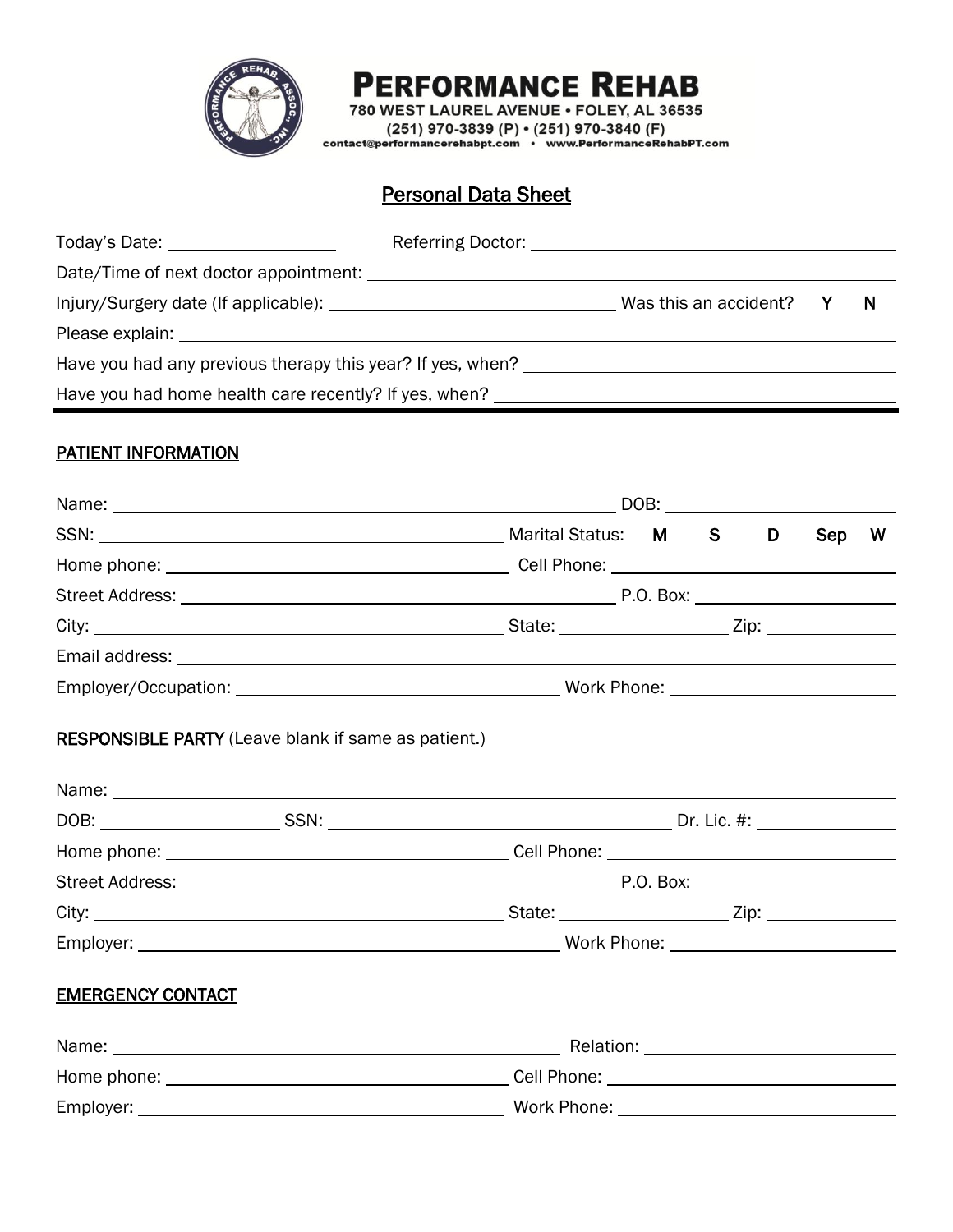

**PERFORMANCE REHAB** 780 WEST LAUREL AVENUE - FOLEY, AL 36535<br>tact@performancerehabpt.com - www.PerformanceRehabPT.com<br>tact@performancerehabpt.com - www.PerformanceRehabPT.com

contact@

# **Medical History**

Medical History: (Please complete the following regarding your current and past health.)

| Have you had?              | Yes | No | Comments | Have you had?          | Yes | No | Comments |
|----------------------------|-----|----|----------|------------------------|-----|----|----------|
| <b>Heart Disease</b>       |     |    |          | Cancer                 |     |    |          |
| <b>Heart Attack</b>        |     |    |          | Fibromyalgia           |     |    |          |
| <b>High Blood Pressure</b> |     |    |          | Arthritis              |     |    |          |
| Pacemaker                  |     |    |          | Osteoporosis           |     |    |          |
| <b>Stroke</b>              |     |    |          | <b>Seizures</b>        |     |    |          |
| Pneumonia                  |     |    |          | <b>Headaches</b>       |     |    |          |
| Emphysema/COPD             |     |    |          | <b>Thyroid Disease</b> |     |    |          |
| Asthma                     |     |    |          | Anemia                 |     |    |          |
| <b>Diabetes</b>            |     |    |          | Fractures              |     |    |          |
| <b>Hepatitis</b>           |     |    |          | <b>Kidney Problems</b> |     |    |          |
| Epilepsy                   |     |    |          | Depression             |     |    |          |

#### List surgeries with dates

 $9)$ 

| 1)<br><u> 1989 - Jan Barnett, mars ann an t-Amhain ann an t-Amhain an t-Amhain an t-Amhain an t-Amhain an t-Amhain an t-</u> |
|------------------------------------------------------------------------------------------------------------------------------|
| 2)                                                                                                                           |
| 3)<br><u> 1989 - Jan Samuel Barbara, margaret a shekara 1989 - Andrea Samuel Barbara, marka 1989 - Andrea Samuel Barbar</u>  |
|                                                                                                                              |
| 4)<br><u> 1986 - Jan Barbara de Santo Antonio de Antonio de Antonio de Antonio de Antonio de Antonio de Antonio de An</u>    |
| 5)<br><u> 1989 - Johann Stoff, deutscher Stoffen und der Stoffen und der Stoffen und der Stoffen und der Stoffen und de</u>  |
| 6)                                                                                                                           |
| Current Medications (Prescription and over the counter)                                                                      |
| 1)                                                                                                                           |
| 2)                                                                                                                           |
| 3)                                                                                                                           |
|                                                                                                                              |
| 4)                                                                                                                           |
| 5)<br><u> 1989 - Johann Stoff, amerikansk politiker (d. 1989)</u>                                                            |
| 6)<br><u> 1989 - Johann Stoff, amerikansk politik (d. 1989)</u>                                                              |
| 7)                                                                                                                           |
| $\mathsf{B}$                                                                                                                 |
|                                                                                                                              |